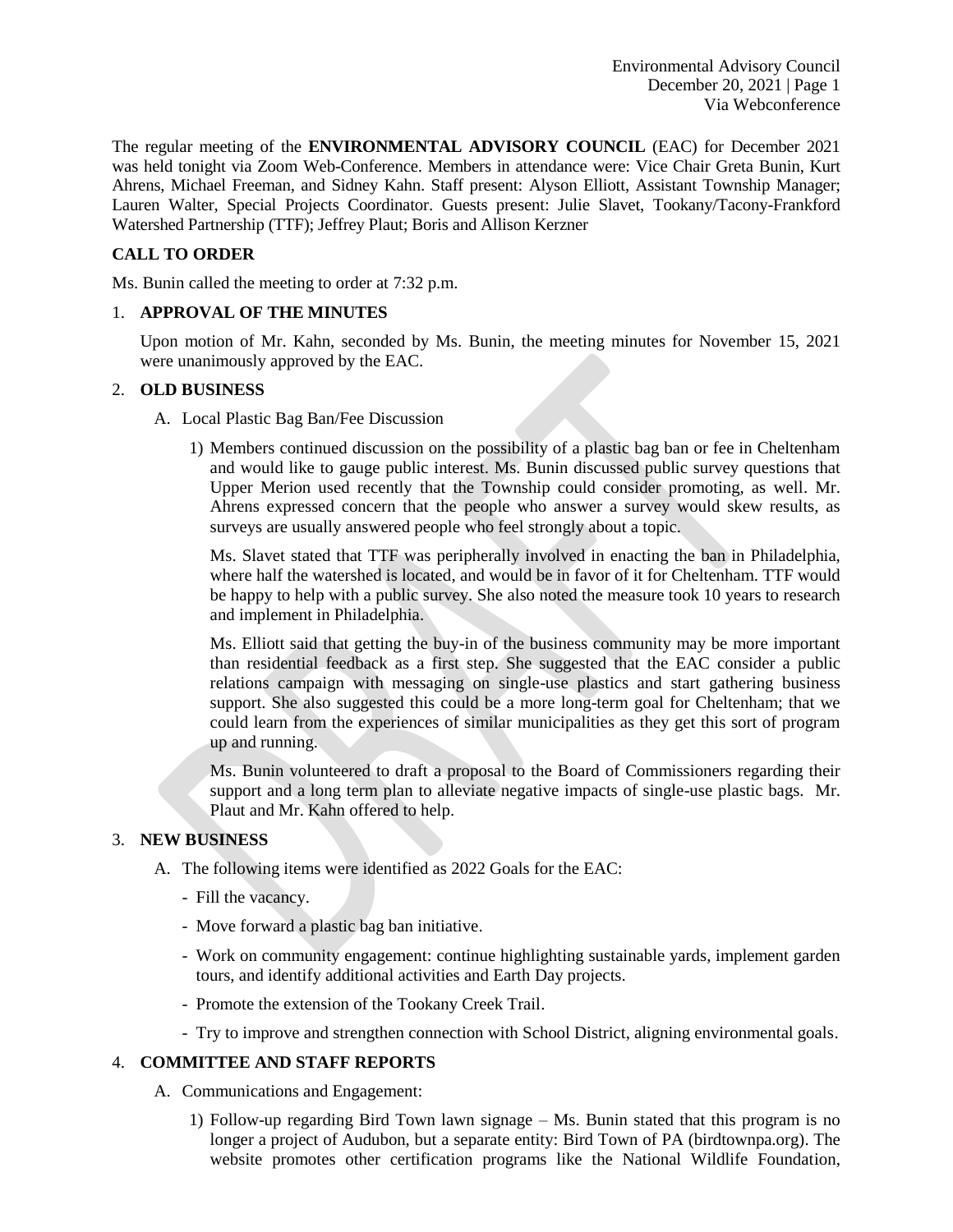Monarch Watch, and more, summarizing the requirements for each. EAC could work with them to develop and promote a Sustainable Cheltenham sticker to be added to a resident's sign obtained through another one of these official programs.

- 2) Diane Ehrich of Collins Nursery is interested in including EAC Sustainable Yard Contest participants who are interested for yard/garden tours.
- B. Water and Ecology
	- 1) Ms. Slavet gave an update on TTF Initiatives:

The Keneseth Israel Stormwater Project is near completion. A large basin was added under the large parking lot area to alleviate flooding due to runoff from the synagogue roof.

TTF's project volume slowed due to the pandemic, but they are continuing their StreamSmart program, which subsidizes green stormwater infrastructure like rain gardens on residential property, focusing on the Jenkintown Creek.

TTF has done tours before, showing trees and shrubs that were planted, and is happy to assist EAC in offering similar programming.

TTF works with the Horticultural Society to support Tree Tenders, a program in which individuals are trained to plant and care for trees. TTF will support an individual to take the course through the Horticultural Society. Ms. Slavet said she would love to see someone start a tree tender group in Cheltenham. It was noted that Abington's Shade Tree Advisory Commission (STAC) is very active and did a master tree plan for the entire Township. Ms. Bunin said EAC could invite a member of Cheltenham STAC to speak to EAC and see where goals may overlap.

Ms. Slavet said TTF will again be promoting an Earth Day BioBlitz using the iNaturalist app throughout Earth Week.

- C. Energy and Emissions None.
- D. Mobility and Healthy Living
	- 1) Mr. Raisch was not present to give update on Cresheim Trail.
- E. Sustainable Development and Local Economy None.
- F. General Updates
	- 1) Ms. Bunin said that Ms. Ankrom arranged to go talk to the CHS Environmental Club January 3 at 2:45.
	- 2) Cardboard drop-off the question was raised about whether the Township is charged for cardboard recycled through single-stream and if it is paid for carboard collected through drop-off at the Public Works Facility or Waverly Road Compost Facility. Ms. Walter will verify the answer to this with Public Works Director.
- G. Staff Report
	- 1) Comprehensive Plan Update The analysis of the recent public survey is being completed by Aaron Holly of the Montgomery County Planning Commission (MCPC). However, Mr. Holly has accepted a new job, so the Township does not yet know how that will impact this project.
	- 2) Stormwater Management Fee The Board adopted an Ordinance establishing a Stormwater Management User Fee at its meeting last week, which will be included in the 2022 tax bill like the sewer and trash fee. The fee will be phased in over three years. The single family residential fee (between 0.1 and 0.5 acre) will be \$80 in 2022 and increase to \$160 in 2023 and \$220 in 2024. There will be three tiers for residential properties ranging from a fee of